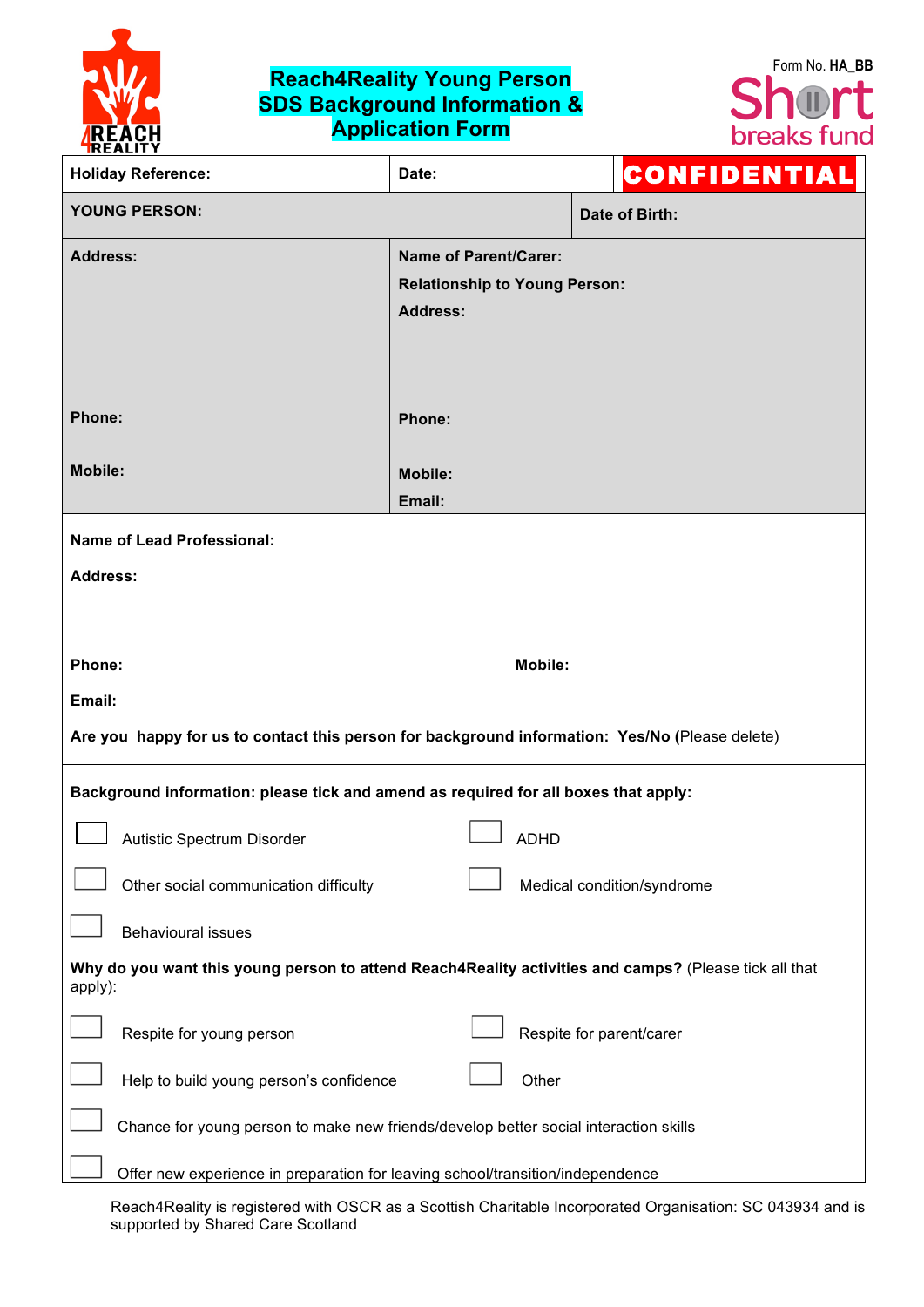| How do you believe this young person will benefit from attending camp? i.e. what outcomes would you<br>like to see achieved? (Tick all that apply)              |                                                        |  |                              |  |  |  |
|-----------------------------------------------------------------------------------------------------------------------------------------------------------------|--------------------------------------------------------|--|------------------------------|--|--|--|
|                                                                                                                                                                 | Increased confidence                                   |  | Improved relationships       |  |  |  |
|                                                                                                                                                                 | More positive attitude                                 |  | Improved use of leisure time |  |  |  |
|                                                                                                                                                                 | Calmer                                                 |  | More positive attitude       |  |  |  |
|                                                                                                                                                                 | Other $\_$                                             |  |                              |  |  |  |
| <b>Abilities:</b><br>What is the young person's syndrome or disability?                                                                                         |                                                        |  |                              |  |  |  |
| Does it affect them physically? If so, how? (Is there a particular activity they are unable to take part in?)                                                   |                                                        |  |                              |  |  |  |
| Does it affect their learning? If so, how? (ie level of understanding when given instructions)                                                                  |                                                        |  |                              |  |  |  |
| How are the young person's communication skills? Are they able to verbally express themselves well? Need for<br>visual clues to information?                    |                                                        |  |                              |  |  |  |
| <b>Relationships:</b><br>How well does the young person relate to family members?                                                                               |                                                        |  |                              |  |  |  |
| How does the young person relate to friends in school and the community?                                                                                        |                                                        |  |                              |  |  |  |
| Within school, are there any behavioural issues we should be aware of? (such as lashing out physically,<br>absconding / wandering, abusive to particular staff) |                                                        |  |                              |  |  |  |
|                                                                                                                                                                 | How well does the young person relate to other adults? |  |                              |  |  |  |
|                                                                                                                                                                 | <b>Behaviour:</b><br>Any challenging behaviour?        |  |                              |  |  |  |
|                                                                                                                                                                 |                                                        |  |                              |  |  |  |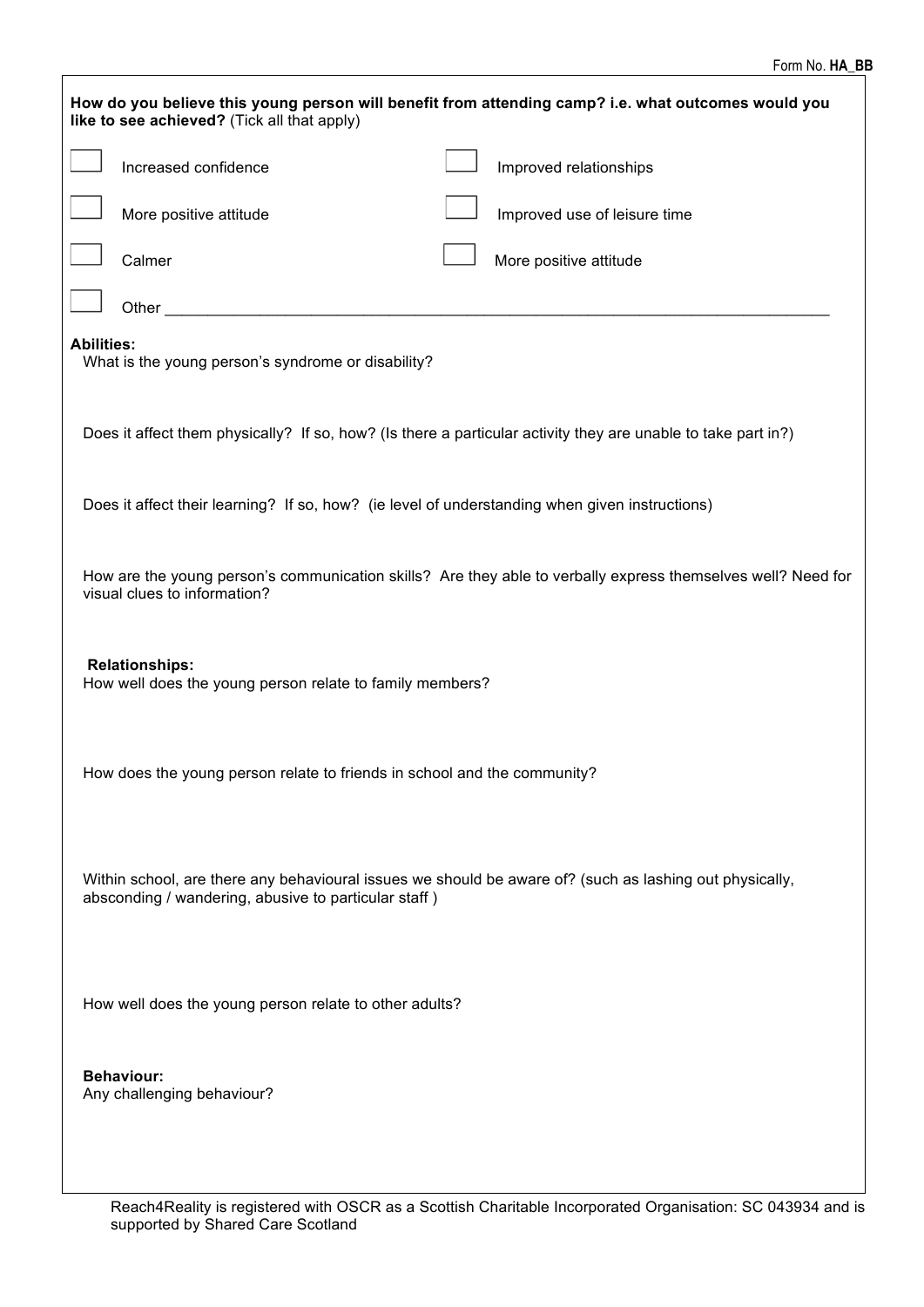| What are recognized 'Flashpoints' for such behaviour?                                                         |
|---------------------------------------------------------------------------------------------------------------|
| Any need for restraint? Type of restraint if Yes?                                                             |
| <b>Education Issues:</b>                                                                                      |
| Are there any significant educational issues affecting the young person?                                      |
|                                                                                                               |
| Do they have any support needs to learn?                                                                      |
| Skills / Levels (eg. Communication, comprehension, exceptional subjects, difficult subjects)                  |
| Contact details of school:                                                                                    |
|                                                                                                               |
| Address: 2008 - 2008 - 2008 - 2019 - 2019 - 2019 - 2019 - 2019 - 2019 - 2019 - 2019 - 2019 - 2019 - 2019 - 20 |
| <u> 1989 - Johann Stoff, amerikansk politiker (d. 1989)</u>                                                   |
| <b>Medication/health Issues:</b><br>Are there any other medical or health issues we should be aware of?       |
| Interests:<br>What are the young person's interests?                                                          |
| <b>Additional Information:</b>                                                                                |
| Invoicing:<br>Please give details of whom we should send invoices to and the preferred method for this:       |
| Name:                                                                                                         |
| Address:                                                                                                      |
| Email address:<br>Tel no:                                                                                     |
| Preferred method for invoicing:<br>Post/email<br>(please circle)<br><b>PTO</b>                                |

Reach4Reality is registered with OSCR as a Scottish Charitable Incorporated Organisation: SC 043934 and is supported by Shared Care Scotland